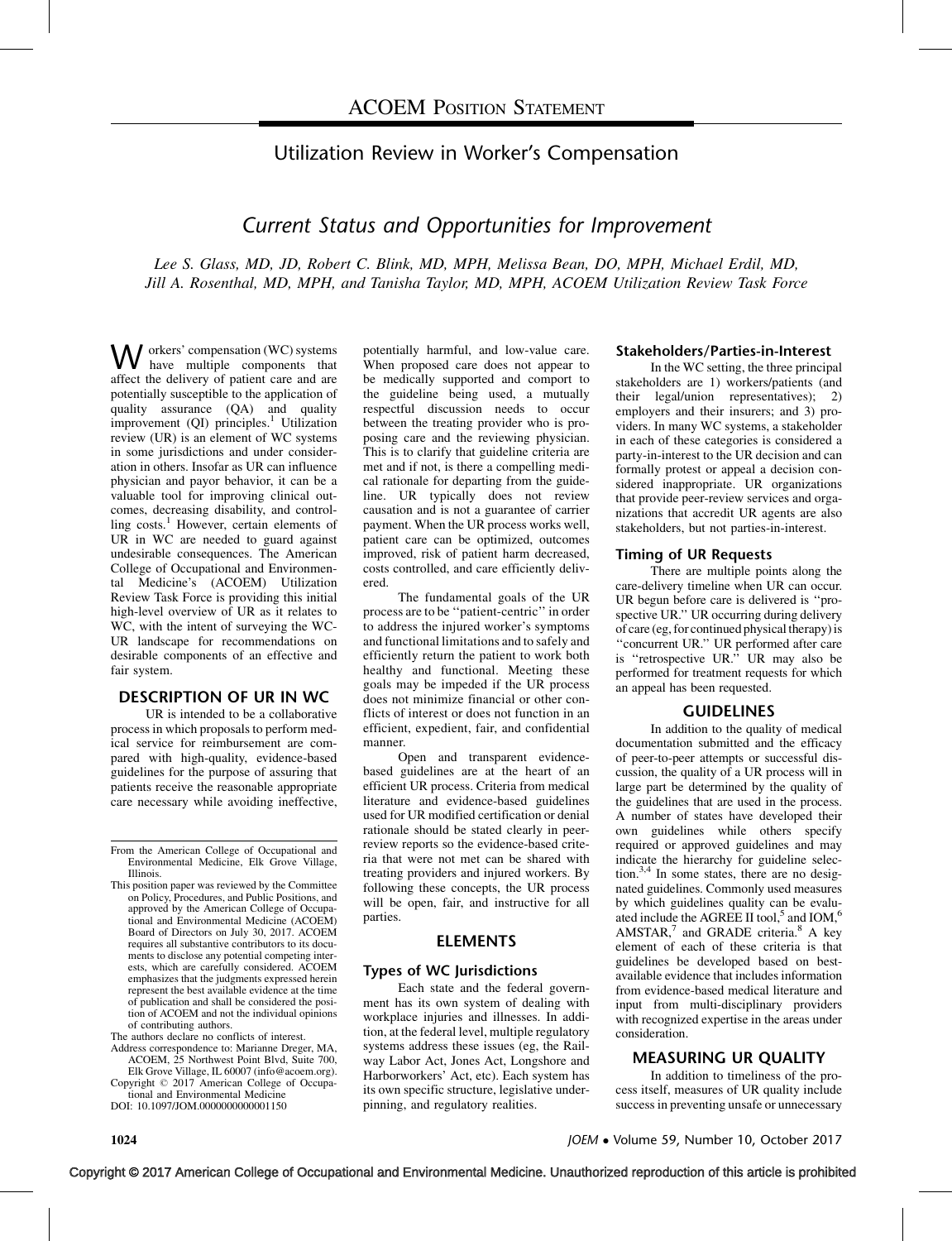<span id="page-1-0"></span>care; contribution to patient recovery and return to work; stakeholder satisfaction with the process; and the extent to which the process contributes to the delivery of cost-effective quality care. UR agents must implement effective QA auditing systems to ensure that UR decisions are timely, high quality, and where deficiencies are noted, provide effective solutions, and continued oversight to maintain quality of UR decisions. Finally, to achieve QI, the process should include useful feedback to stakeholders.

Essential phases in any UR process are as follows:

- Provider submits a request.
- Requestis reviewed and possibly approved at the entry-level process.
- $\bullet$  If the request is not approved at the firstlevel of peer review (typically nurse review), it must be reviewed by a physician.
- If not initially approved by the physician peer reviewer, then the opportunity for provider/peer reviewer communication is offered to the requesting physician.
- Final UR recommendation is issued to approve, modify, or deny the request.
- Provider and patient receive timely notification of the UR decision, and rationale/ guidelines used to render the decision. Reviewer name/qualifications and any reconsideration or appeals processes may be included based on jurisdictional requirements.

In addition, the provider, not peer reviewer, is responsible for the medical management of the injured worker's case. The peer reviewer neither examines the patient nor establishes a direct patient relationship. In some instances, providers may need to submit their requests on state-specific forms or transmit them by specific means within specific timeframes to facilitate injured worker care and recovery.

Exactly how each of those elements are implemented may vary significantly from one UR jurisdiction and process to the next, but regardless of the specific manner of implementation, the UR process functions best when

- All stakeholders acknowledge the described goals of an ideal UR process and act in a professional and collaborative manner despite any differences in opinions regarding individual care requests.
- The provider's request is supported by legible, accurate, objective, complete, and concise documentation of the specific request and duration, and demonstrates that the proposed care is reasonable, necessary, and appropriate.
- Requests for concurrent or subsequent treatment (eg, physical therapy, medication use, recurrent injections) must document sufficient evidence of worker treatment compliance, and continued medical necessity for ongoing or repeat treatment including significant objective evidence of functional gains secondary to the specific requested treatment.<sup>[9](#page-2-0)</sup>
- $\bullet$  Appropriateness of the provider's request is determined by comparing the request and individual injured worker's supporting medical documentation to relevant, high-quality, evidence-based guidelines.
- $\bullet$  Any communication between provider and reviewer is conducted in a timely, respectful professional manner. Respect for the provider's time as demonstrated by a reasonable effort to schedule or accommodate a discussion at the provider's convenience can help assure communication starts out in a positive manner.
- $\bullet$  The reviewer should submit a clear specific determination including frequency and duration of care with sufficient medical documentation and explanation of the rationale for the request. The reviewer must be familiar with any required forms, state regulations regarding the specific UR request (ie, license requirements, Board certification, scope of practice, etc), and regulatory time frame for UR decisions and applicable guidelines, in order for the provider/reviewer interaction to proceed as efficiently as possible.
- As the reviewer's telephone skills generally have a substantial impact on the success of the provider/reviewer interaction, the value of such skills cannot be overemphasized.

While communication offered by the UR process for the provider/reviewer discussion is geared to resolving a specific provider request, it also offers an educational opportunity. To the extent that the discussion can help providers understand what is necessary to obtain a ''yes'' response to their request, future requests may then go through the UR process without need for provider/reviewer (peer to peer) discussion.

The UR process must ensure that confidentiality and data security is always maintained.<sup>[10](#page-2-0)</sup> Electronic transfer of information and the review process itself must be secure. Telephonic conversations must be completely private and confidential. As required by applicable regulations and laws, there must be a process in place for secure maintenance or destruction of confidential records that are no longer required in the UR process.

There is opportunity for all stakeholders to improve their participation in the UR process and a need for quality research that will lead to improvements. A databased understanding of the elements in the UR process that truly lead to cost savings—by addressing injured worker symptoms and reducing disability through timely authorization of care that safely and efficiently assists workers return to health, function, productivity, and employment can have a substantial and beneficial impact on the health of workers and overall system outcomes.

## **CONCLUSION**

Essential features of a quality UR system in WC should include robust features to encourage peer-to-peer phone contact; recognize that guidelines used in UR must be utilized in a sensible, flexible manner with attention to the realities of each specific case; and ensure a QA mechanism is in place for those performing the UR reviews. The principal goal of UR should be the safe and efficient return of the patient to health and function. To achieve this goal, the UR process must function efficiently. Decision-making should be based on medical facts and evidence-based guidelines, and should also carefully consider requests that present a compelling rationale for departing from those guidelines.

Each element of the UR process discussed is worthy of elaboration. A more expansive review of UR will be presented in a subsequent white paper, including recommendations for improvement pertaining to systems and stakeholders, as well as considerations for future actions to improve education, quality, outcomes, satisfaction, fairness, system performance, and cost efficacy.

#### **REFERENCES**

- 1. Franklin GM, Wickizer TM, Coe NB, Fulton-Kehoe D. Workers' compensation: poor quality health care and the growing disability problem in the United States. Am J Ind Med. 2015;58:245–251.
- 2. Western Occupational and Environmental Medical Association. Quality Assurance and Quality Improvement in the California Workers' Compensation System: A Focus on Utilization Review and Beyond. San Francisco, CA: WOEMA; 2016. Available at: [http://www.woe](http://www.woema.org/wp-content/uploads/2014/03/WOEMA_UR-QI-QI-white_paperSept-2016.pdf?x94607)[ma.org/wp-content/uploads/2014/03/WOEMA\\_](http://www.woema.org/wp-content/uploads/2014/03/WOEMA_UR-QI-QI-white_paperSept-2016.pdf?x94607) [UR-QI-QI-white\\_paperSept-2016.pdf?x94607.](http://www.woema.org/wp-content/uploads/2014/03/WOEMA_UR-QI-QI-white_paperSept-2016.pdf?x94607) [Accessed June 20, 2017.](http://www.woema.org/wp-content/uploads/2014/03/WOEMA_UR-QI-QI-white_paperSept-2016.pdf?x94607)
- 3. David R, Ramirez B. Swedlow A. Medical Review and Dispute Resolution in the California Workers' Compensation System. Oakland, CA: CWCI; 2015. Available at: [https://](https://www.cwci.org/document.php?file=2853.pdf) [www.cwci.org/document.php?file=2853.pdf.](https://www.cwci.org/document.php?file=2853.pdf) [Accessed June 20, 2017.](https://www.cwci.org/document.php?file=2853.pdf)
- 4. Stockbridge H, d'Urso N. Application and outcomes of treatment guidelines in a utilization review program. Phys Med Rehabil Clin N Am. 2015;26:445–452.
- 5. AGREE Research Trust. Appraisal of Guidelines for Research & Evaluation II (AGREE II) Instrument. 2009.